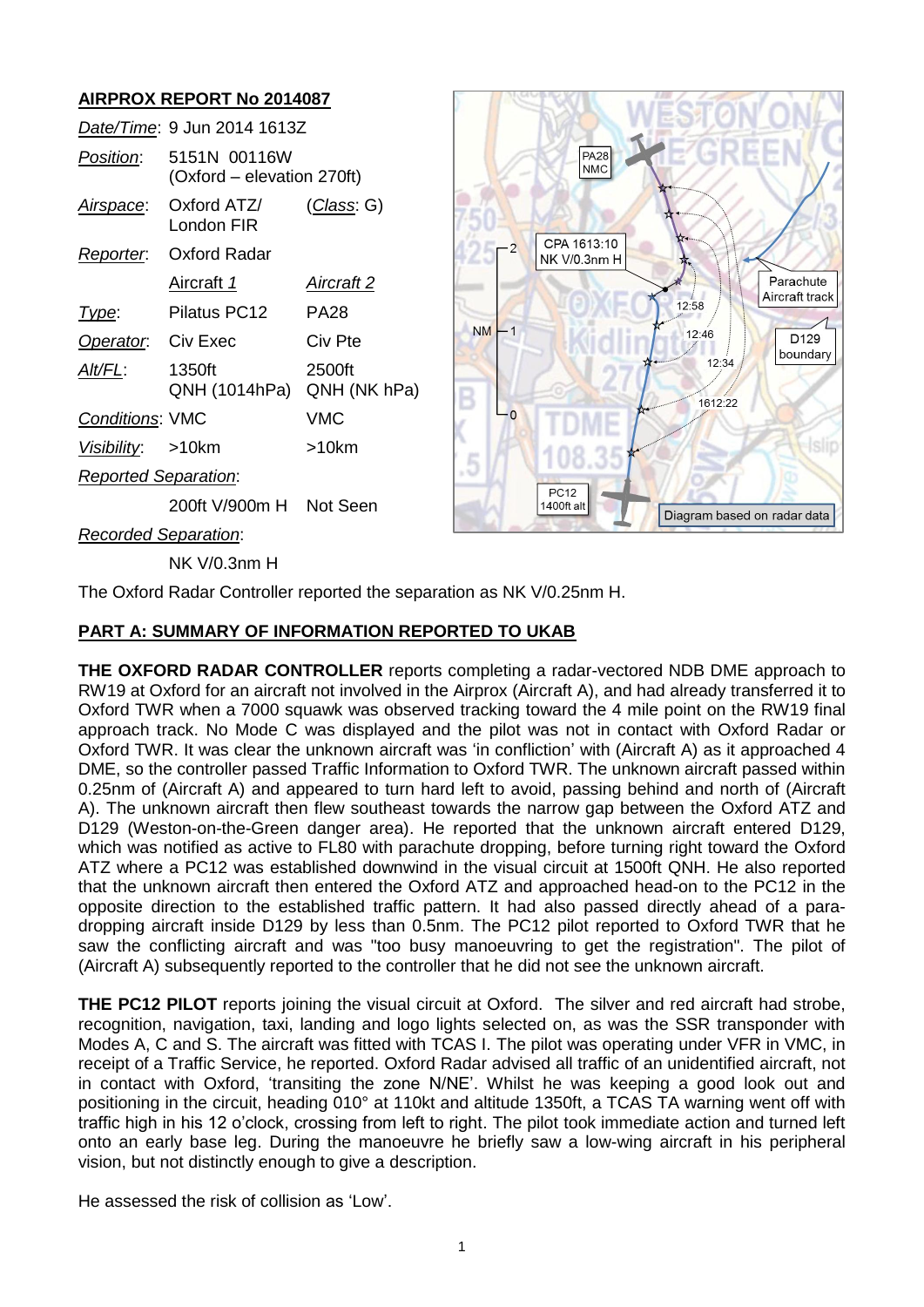**THE PA28 PILOT** reports transiting to his home airfield; he did not see the PC12. The white and orange aircraft had the tail beacon selected on, as was the SSR transponder with Mode A. The aircraft was not fitted with Modes C or S, an ACAS or TAS. The pilot was operating under VFR in VMC, not in receipt of an Air Traffic Service. The pilot reported that he was a highly experienced flying instructor with extensive familiarity of flying in the local area and of visiting a number of foreign countries. He stated he was returning to his home airfield, at a planned altitude of 2500ft, having undertaken an unsuccessful 'flight test' earlier in the day at another airfield. His route home was one he had flown on many occasions previously; he was aware of the instrument pattern at Oxford and the danger area at Weston-on-the-Green. He stated that he always told his students that although they may be outside or above an airfield's ATZ, it was prudent to remain clear of the 'instrument procedure path' and to call ATC. He stated that this was the one occasion in all of his flying experience where he chose to 'fly silently' and that he believed the failed test in the morning was a significant distraction. He stated that if he had contacted Oxford ATC, 'none of this would have happened'.

As a result of this incident, the PA28 pilot took the following actions:

- 1. Refresher training of around 5hr with an FI Instructor.
- 2. Purchase and use of a NATS Ltd 'Aware' device.
- 3. Subscription to 'Sky Demon' to aid planning.
- 4. A personal undertaking always to contact a relevant ATSU.
- 5. Active encouragement to other pilots to follow the same actions.

### **Factual Background**

The weather at Brize Norton was recorded as follows:

EGVN 091550Z 20006KT 9999 FEW045 SCT280 23/11 Q1014 BLU NOSIG= EGVN 091650Z 20008KT 9999 FEW048 SCT080 BKN110 23/11 Q1014 BLU NOSIG=

#### **Analysis and Investigation**

#### **CAA ATSI**

The PC12 pilot was on a VFR flight to Oxford and was in receipt of an Aerodrome Control Service from Oxford TWR. The PA28 pilot was operating under VFR on a transit flight and was not in receipt of an Air Traffic Service.

The pilot of aircraft (A) was operating under VFR on a local flight and was in receipt of a Traffic Service from Oxford Radar. The parachuting aircraft pilot was operating under VFR on a local flight from Weston-on-the-Green and was in communication with Weston Drop Zone Control.

ATSI had access to reports from the Oxford Radar controller and all four pilots, area radar recordings and RTF and transcripts of the Oxford Radar frequency.

At 1610:40, the Oxford Radar controller telephoned the Oxford Tower controller to advise about traffic that was just about to transit the Weston-on-the-Green gap and was not talking to the Radar controller.

At 1611:00, a Cherokee (squawking 7010) that was not involved in the incident was established on final approach to RW19 at Oxford, with (Aircraft A) positioned behind for low approach and go around. The PA28 was 3.2nm north of Oxford tracking southeast, see Figure 1. The Oxford tower controller broadcast "*Traffic just approaching from the northwest to er transit southeastbound northeast of the ATZ's, traffic unknown is not talking to radar out*".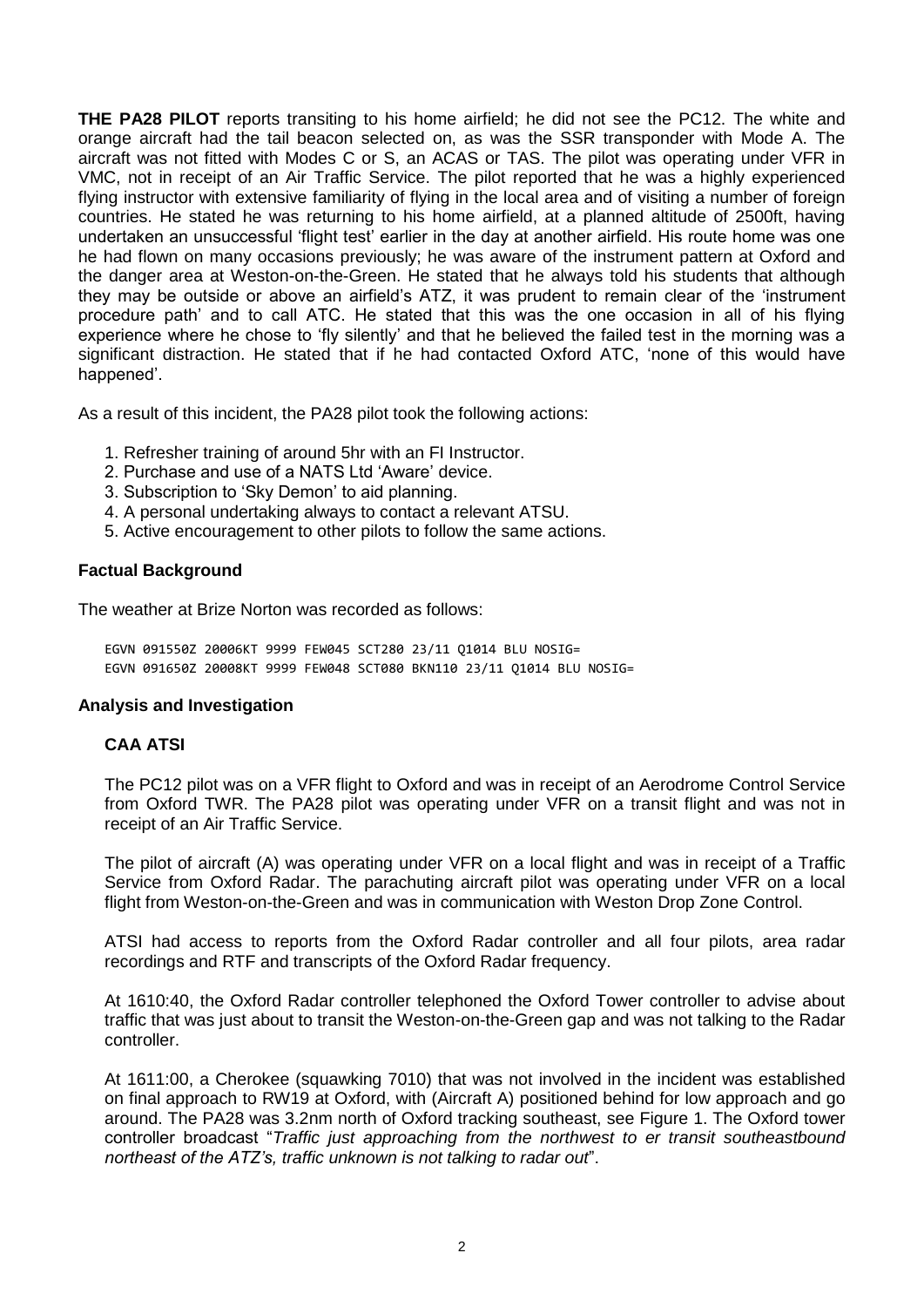

Figure 1: 1611:00

The PA28 pilot tracked behind (Aircraft A) at 1611:19 when the lateral distance between the two aircraft was 0.6nm, see Figure 2.



Figure 2: 1611:19

At 1612:20, (Aircraft A)'s pilot was on final for low approach and go around, the PC12 pilot was joining left-hand for RW19, the pilot of the parachuting aircraft was carrying out parachuting operations within D129 and the PA28 pilot was on the edge of D129, see Figure 3.



Figure 3: 1612:20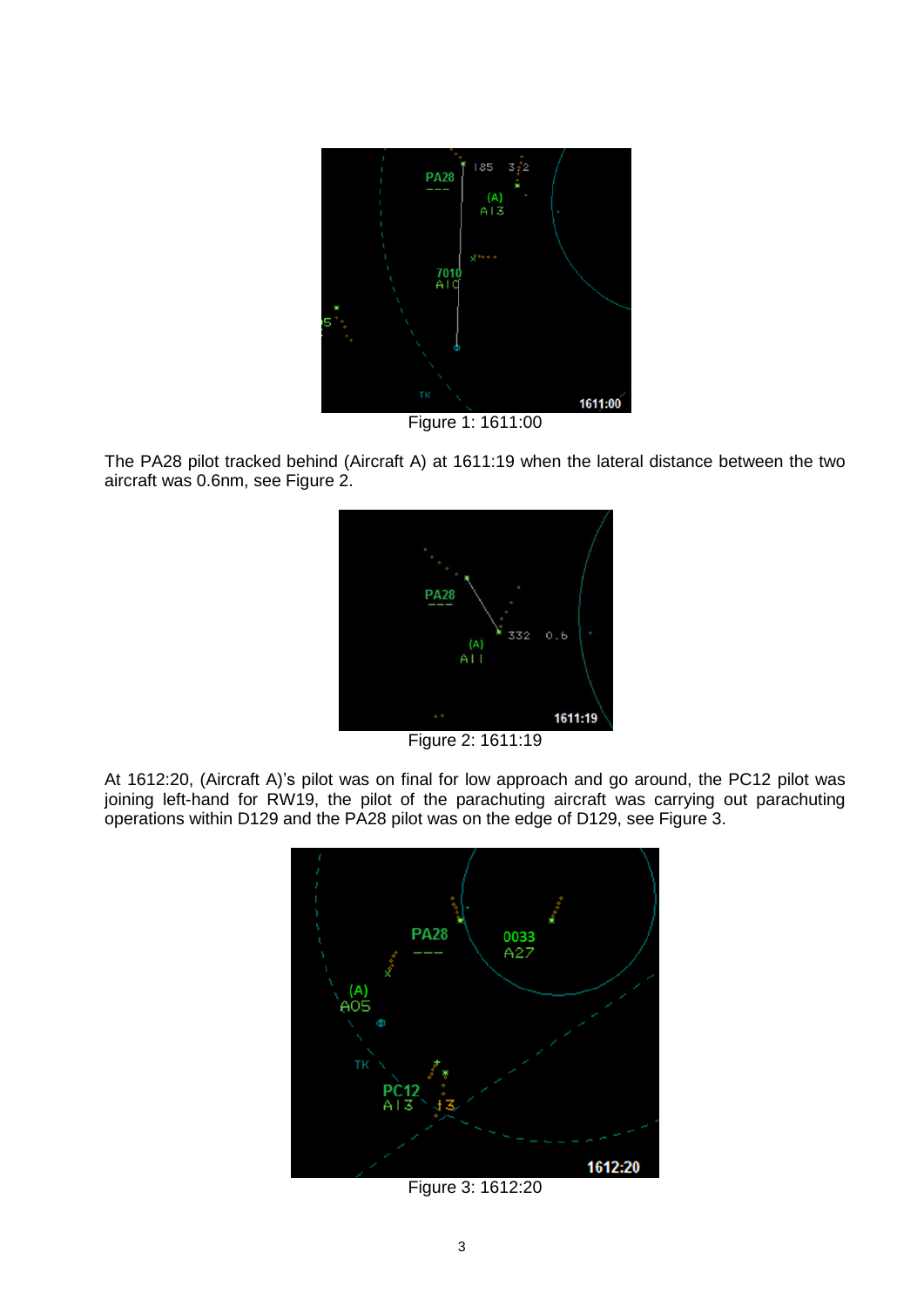At 1612:46, the Oxford Tower controller informed the PC12 pilot that "*you're now number one, there is er be advised there is traffic not talking to radar it's just er to the northeast of the ATZ heading southeastbound type unknown height unknown also Weston on the Green is active*", see Figure 4.



Figure 4: 1612:46

CPA with the PC12 occurred at 1613:11, with the lateral distance between the two aircraft measured as 0.2nm, see Figure 5. At 1613:18, the PC12 pilot reported being clear of the traffic and on left base for RW19; the Tower reported that he had the PC12 in sight.



Figure 5: 1613:11

CPA with the parachuting aircraft occurred very shortly afterwards, at 1613:20, see Figure 6. The minimum lateral distance between the two aircraft was 0.6nm.



Figure 6: 1613:20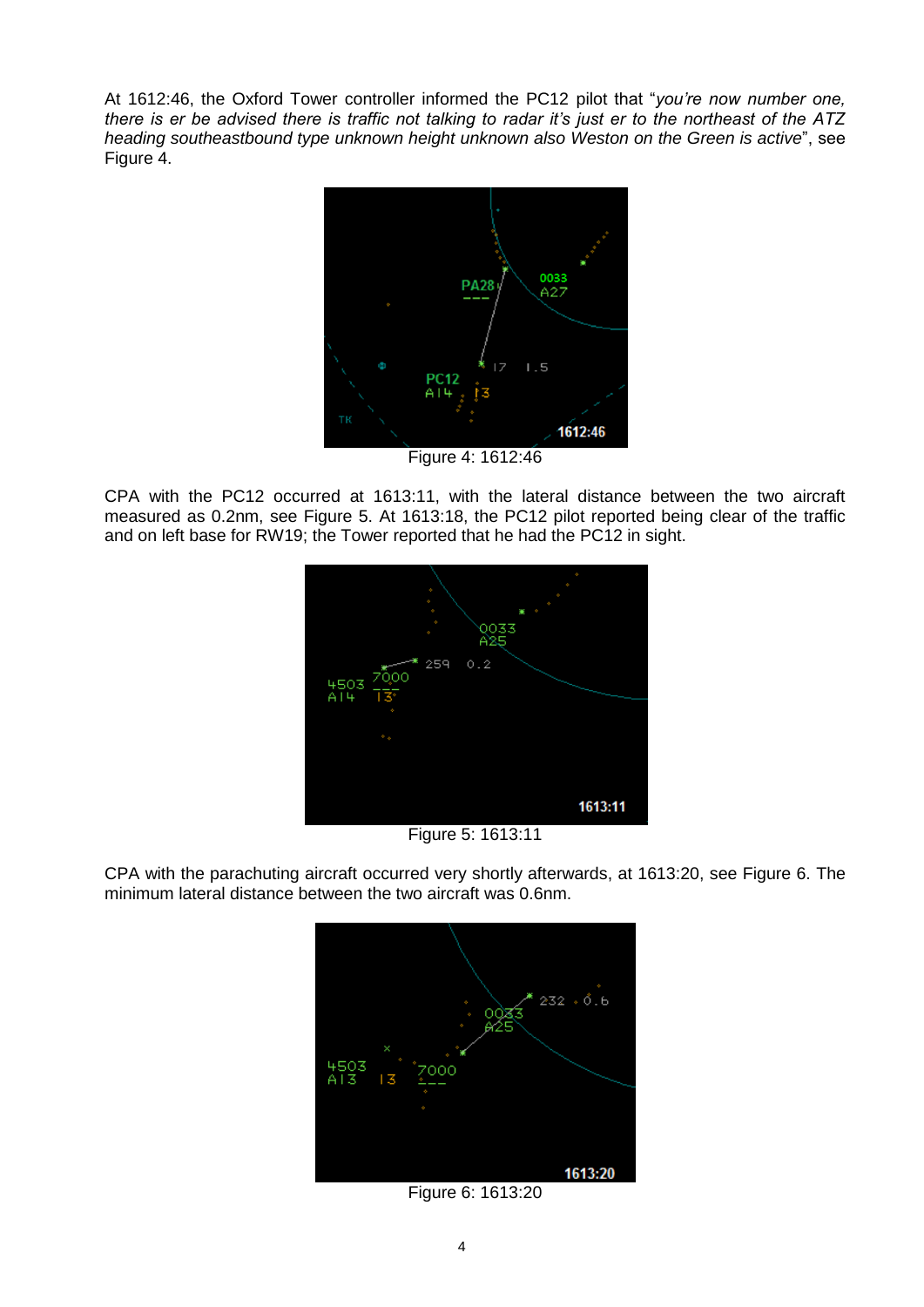According to the area radar recordings the PA28 was on the edge of D129 but did not enter the lateral limits of the danger area. The PA28 pilot briefly crossed the lateral limits of the Oxford ATZ after CPA. The Oxford local radar recordings may have indicated that the PA28 was in a different position to those indicated by the area radar recordings.

The reported conflictions took place in Class G airspace and therefore all pilots involved were ultimately responsible for their own collision avoidance. The Oxford Tower controller gave a general broadcast giving the position and direction of flight of the PA28 as the pilot of (Aircraft A) was making an approach at Oxford. The PC12 pilot was passed Traffic Information on the PA28 by Oxford Tower but he did not visually acquire the PA28 until after TCAS had alerted him to the traffic and he had taken avoiding action.

## **UKAB Secretariat**

The PC12 and PA28 pilots shared an equal responsibility for collision avoidance and not to fly into such proximity as to create a danger of collision<sup>1</sup>. The PA28 pilot was required to remain clear of the pattern of traffic formed by the traffic in the visual circuit at Oxford<sup>2</sup> and, if he wished to enter the ATZ, was required to obtain the permission of Oxford ATC before entering<sup>3</sup>. The PA28 pilot's reported altitude of 2500ft would have placed him above the vertical limit of the Oxford ATZ (altitude 2270ft) but this cannot be confirmed due to lack of Mode C SSR. Due to a significant degree of radar jitter at CPA, the lateral separation was assessed as being greater than that recorded. Using the subsequent track of the PA28, it is assessed that the horizontal separation at CPA with the PC12 was 0.3nm.

## **Summary**

An Airprox was reported by the Oxford Radar Controller when the geographic tracks of a Pilatus PC12 and a Piper PA28 indicated them to be in proximity at 1613 on Monday  $9<sup>th</sup>$  June 2014. Both pilots were operating under VFR in VMC, the PC12 pilot in the visual circuit at Oxford in receipt of an Aerodrome Control Service and the PA28 pilot not in receipt of an Air Traffic Service.

## **PART B: SUMMARY OF THE BOARD'S DISCUSSIONS**

Information available consisted of reports from the pilots of both aircraft, radar photographs/video recordings, reports from the air traffic controller involved and reports from the appropriate ATC authority.

The Board first considered the pilots' actions. The PC12 pilot was established downwind in the RW19 visual circuit at Oxford and received Traffic Information, relayed by Oxford TWR. He received a TCAS alert and saw the PA28 'high in his 12 o'clock' as he 'turned left on to an early base leg'. The Board felt that this supported the PA28 pilot's reported altitude of 2500ft and therefore that he was most likely above the vertical limit of the Oxford ATZ. For his part, the PA28 pilot had decided to transit without the benefit of an ATS; whilst this was his right, the Board felt that he would have been better served by contacting Oxford TWR, especially in the congested airspace around the Oxford ATZ. The Board noted that the PA28 pilot had already identified this particular mitigation in his own analysis of the incident, and commended him for his frank report and the remedial measures that he had taken on his own initiative.

Turning to the Oxford RAD, he had identified that the PA28 was potentially conflicting traffic and passed Traffic Information to the benefit of those in receipt of a service from him. Without altitude data, including a visual sighting by the Oxford TWR if feasible, it was not possible to say for certain whether the PA28 pilot had infringed the ATZ or not. However, the Board noted that the PA28 pilot

 $\overline{a}$ Rules of the Air 2007 (as amended), Rule 8 (Avoiding aerial collisions).

 $2$  ibid., Rule 12 (Flight in the vicinity of an aerodrome).

 $3$  ibid., Rule 45 (Flights within aerodrome traffic zones).